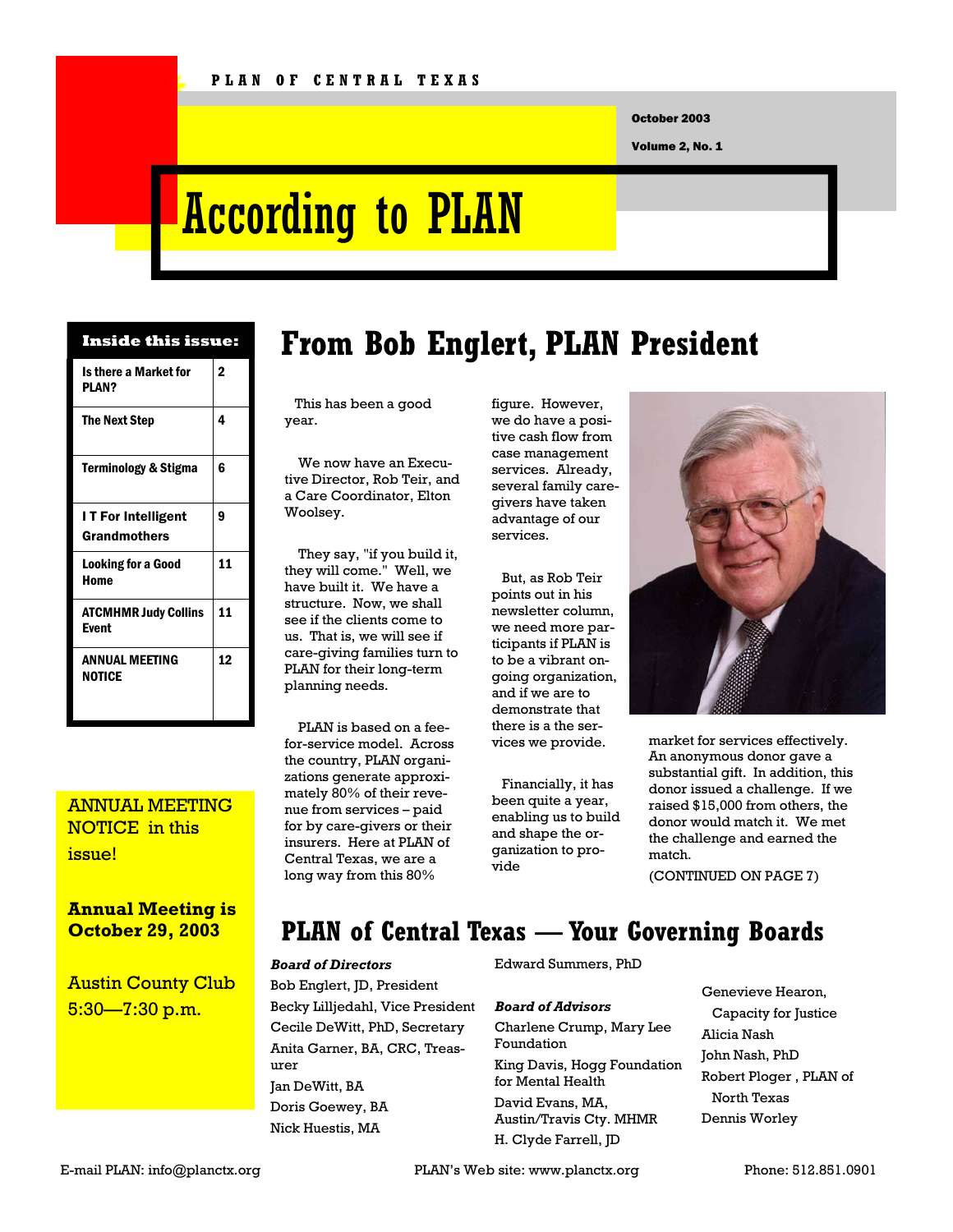## **From PLAN's Executive Director**

#### **IS THERE A MARKET FOR**

#### **PLAN?**

PLAN sure sounds like a good idea. It did when I first heard about it, it did when I started as the Executive Director, and it still does.

 And, it sounds like a good idea to many thoughtful people who know about us.

 What is the idea? It is this: those families caring for a mentally ill person will not always be there to provide this care. Therefore, they need two things: to plan for the future, and someone to replace them as a primary careprovider.

 The issue is relatively new. For years, people with a serious mental illness received care (and housing) in large state-run institu-





tions. Those days are gone, and are unlikely to return. The parents and family members now providing care are therefore the first generation to do so, and will be the first generation to "retire" from these responsibilities. No one has sought to be a replacement caregiver, because, in most cases, the care-giver is still very much in the picture.

 PLAN is seeking to play that role. And, now, is ready to do so.

 The question, then, is will caregiving families turn to us?

To do so, they will have to:

\* have heard of us;

 \* agree that there is a need for planning and replacement care;

\* have confidence in us;

 \* be willing to pay for planning and replacement care.

These are serious impediments.

 The confidence should be the easiest. PLAN was founded by family members who are caring for people with a mental illness. We understand the challenges that these families face, and approach their issues with empathy, experience, and dedication. We are one of over two dozen PLAN organizations around the country, and build on their experience of our



sister organizations. Furthermore, we work closely with other experts in the field, such as trust attorneys, financial planners, NAMI, and the ATCMHMR.

 Knowing about PLAN will take some work. We will need to advertise, such as on the radio. We will need to get our brochure and Web site out at presentations and

in one-on-one discussions. We will need our friends and supporters to talk about us, especially to consumers and their families. Our reputation will need to spread by word of mouth.

 If people know of us, and have confidence in us, I am confident that they will be convinced that

there is a need for us. Even the best care-givers, after all, will not live forever. Moreover, the consequences of not planning can be dreadful, such as relapses, slipping off medication, homelessness, ineligibility for government benefits, etc.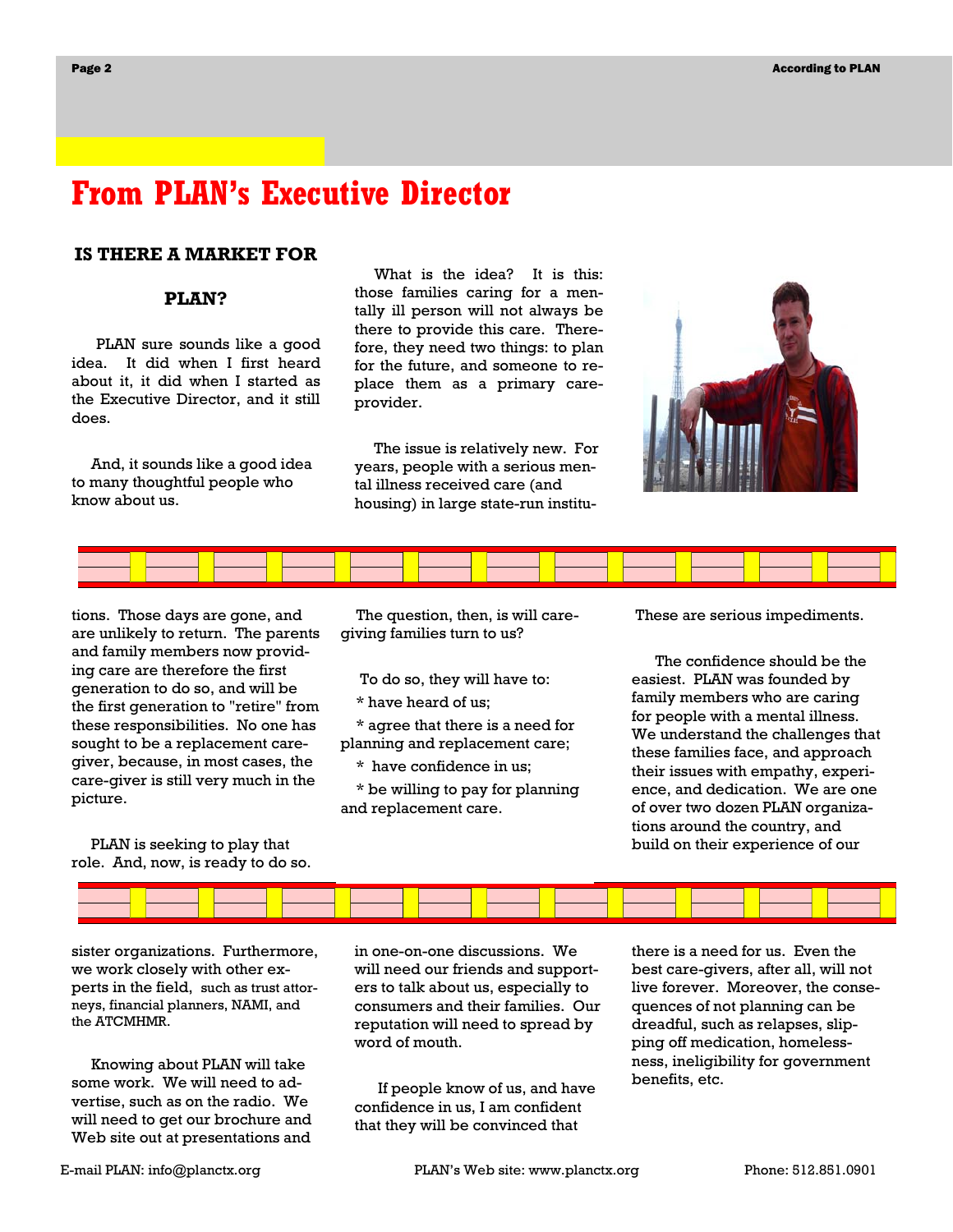Page 3

(continued on page 3)

#### **A market for plan?**

*(continued from page 2)* 

 The final question is money. Families are used to providing this kind of care – looking after their loved one– for free. But, to have some one else do it when they can no longer do so will cost them, and the amounts involved are not insignificant.

 The analogy is baby-sitting and cleaning your kitchen. You do

these things in your own home and with your own kids, without money changing hands. But, if you bring in someone else to do them, you pay them.

 Whether people are willing to pay for planning and replacement care services will determine whether PLAN of Central Texas survives. Surviving on donations alone is not realistic, although donations will still be sought and welcomed for specific projects and to provide planning assistance to those unable to pay for the service. However, the stark fact remains: if people caring for someone with a mental illness are not willing to pay for PLAN services, then there is no need for

PLAN.

 We have set up shop. We are open for business. Now, in the coming months, we shall see if there is a market for our services.

 The stakes are high. And hardly just for us. Families who leave these issues to chance, or ignore them in the hope that someone will come forward to provide care, are playing roulette with the lives and treatment of their vulnerable family member. It was for their sake that PLAN was founded, and it is for their sake that we shall, hopefully, build and grow.

# **Consumers Corner**

## **Barton Springs Spring Picnic**

#### B**y Sandy Englert**

 Frank Rilling, Sid Wallinger, Jan DeWitt, Mike Worley, and Dennis Worley (Mike's father) joined me at the Barton Springs picnic, sponsored by PLAN.

 We had Kentucky Fried Chicken, mashed potatoes, gravy, coleslaw, rolls, and chocolate cake with glazed confectioner's sugar icing with fresh strawberries. Sodas and sour cream onion potato chips everyone liked.

We had a very good table at the concession stand under shaded trees, watching people swim at the pool.

 Our group would like to thank Dennis Worley and Mike Worley for hosting our group. We would also like to thank Frank Rilling for hosting the group at his new condo. I would like to host the group in November, perhaps for another cooking class. Please let me know if you would be interested in doing this?

 Finally, I received this nice note the other day: "I want you to know that I truly admire your determination to be a responsible borrower, a diligent saver and a competent manager as you move toward your goal of financial independence."

 *Sandy*  $\alpha$  *Sandy*  $\alpha$ 

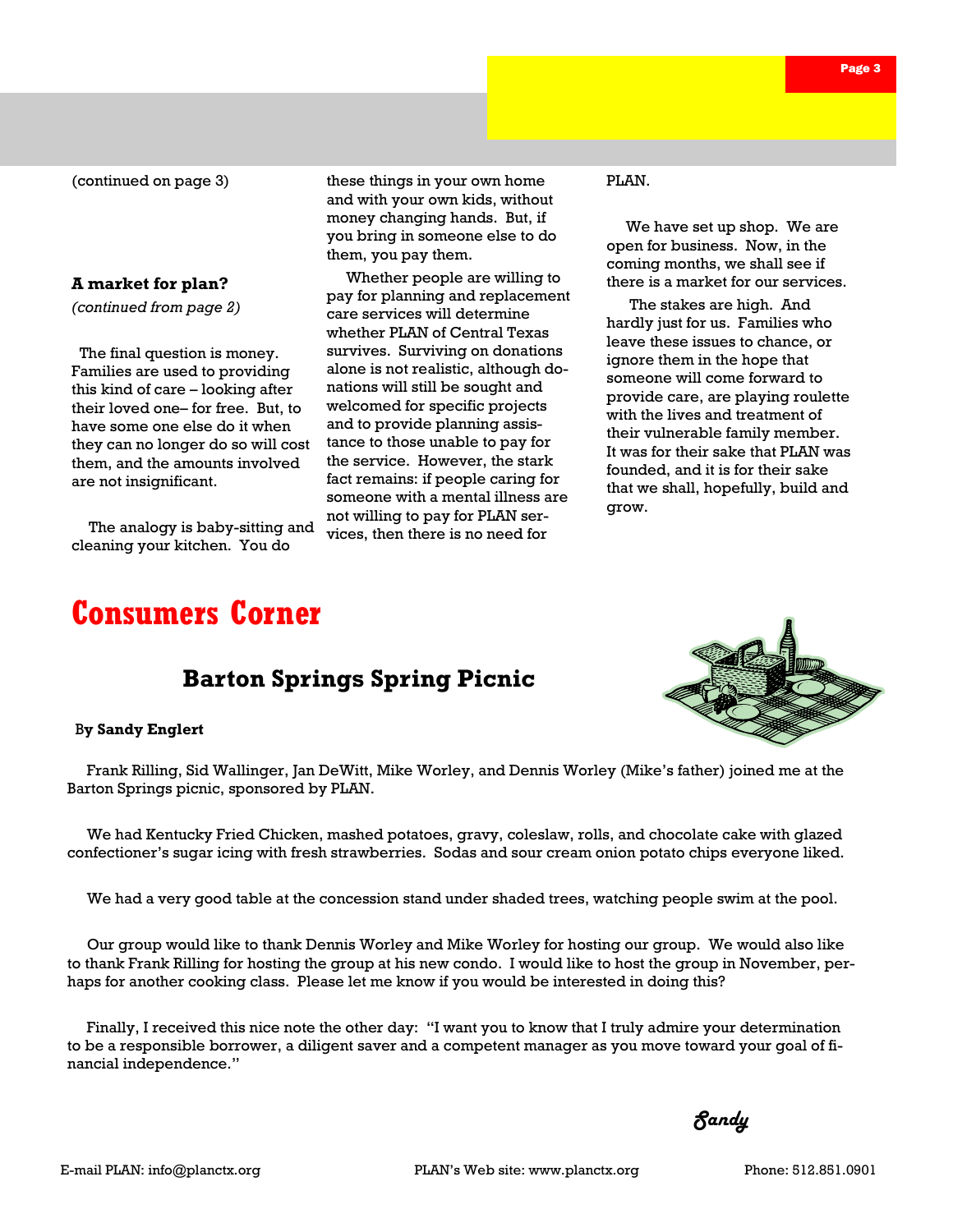# From the desk of Cecile DeWitt, PLAN Secretary & Co-Founder

## THE NEXT STEP

 In the July issue of *According to PLAN*, Rob Teir, our Executive Director, focused our attention on the next step. I quote:

 *"That step will be both large and the one that solidifies PLAN of Central Texas for the long term. Its precise shape will not be determined by those serving now – it will be determined by the needs of* 

*wishes of our client families. In Dallas, it was housing for people with mental illness. In Delaware, it was trust services. With other PLANs, it was the expansion of planning services to serve families whose disabled family members had a challenge other than mental illness. Time will tell -- after you, our audience and our clients, tell us."* 



#### **My Answer**

 Changing hats from Seretary of the Board to a mother of an adult child with a mental illness, I propose that PLAN of Central Texas bring to Austin speakers who are contributing to recent, and very promising, advances in deciphering brain functions.

 During the summer, I heard a lecture by Andre Syrota on the impact of physics in new functional brain imaging. I also read a book by David Servan-Schreiber entitled *Guerir (le stress et la depression sans medicaments ni psychoanalyze)*.

 Dr, Syrota is a physicist; Dr. Servan-Schreiber a

 *"Given my worries about mental illness, they gave me, for the firs time, the certainty that major progress, including recovery, is in sight"* 

psychiatrist. They are respected voices, and are responsible for farreaching projects. Even if I had not been concerned with mental illness, both experiences (the lecture

and the book) would have changed my life.

 Given my worries about mental illness, they gave me, for the first time, the certainty that major progress, including recovery, is in sight.

 Both Dr. Syrota and Dr. Servan-Schreiber have strong ties in the U.S.

#### **Le Bihan and Servan-Schreiber**

 From 1989 to 1994, Le Bihan was at the National Insttute of (cont.'d on p.5)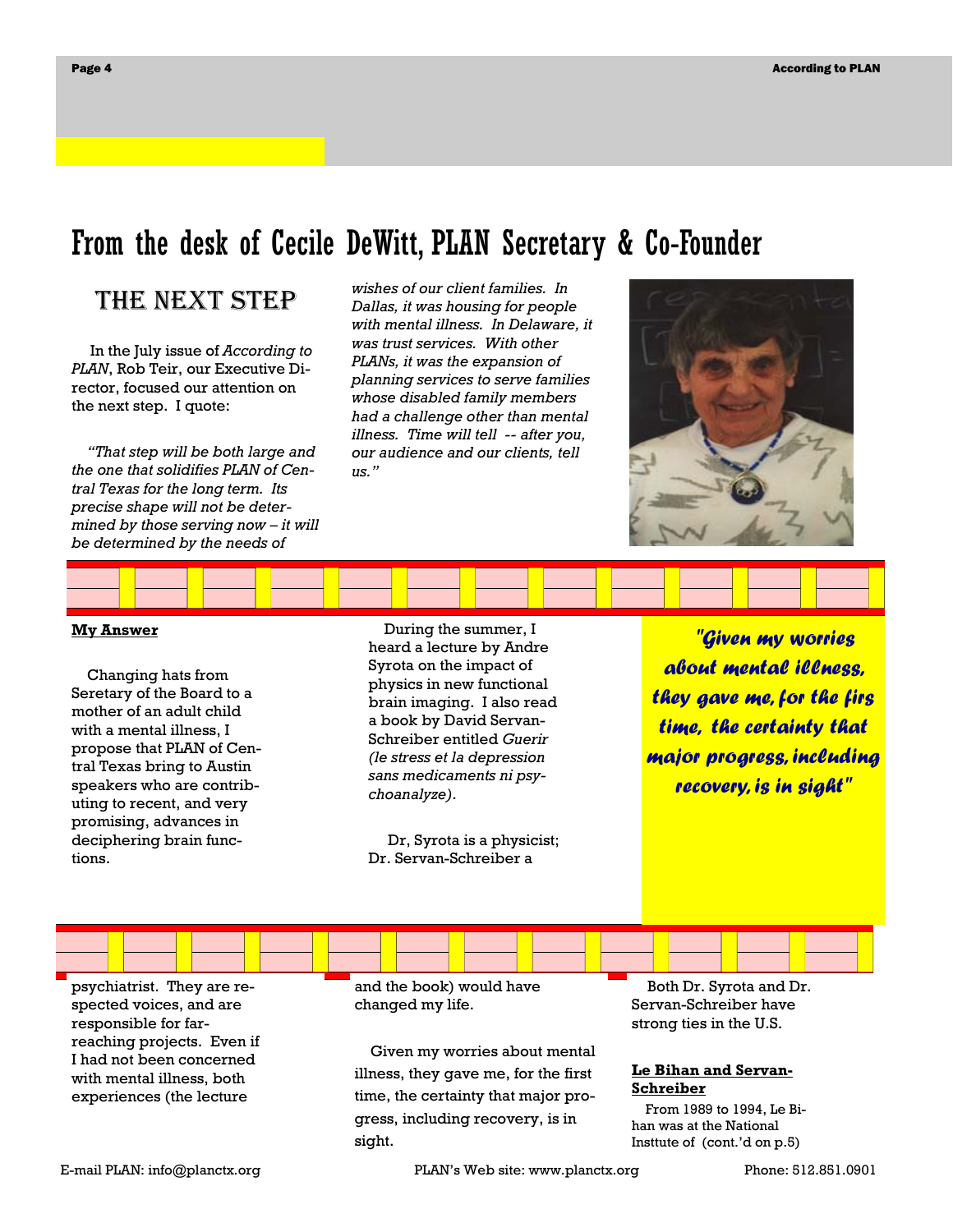## The Next Step, cont.'d (from page 4)

Health in Bethesda, Maryland, as Research Associate responsible for its Diagnostic Radiology Research Section. During this period, he also held a position at Georgetown University Hospital in Washington, D.C. He is currently Director of the Anatomic-Functional Neuro-Imaging Section of the French Atomic Energy Commission (*Hopital d'Orsay* – France).

 Servan-Schreiber has both an M.D. and a Ph.D. He spent twenty years in the U.S., and currently divides his time between institutions in France and the University of Pittsburgh School of Medicine, where he is a Clinical Professor of Psychiatry. His recent book *Guerir* will be available in English this February (2004) under the title *The Instinct to Heal* (Rodale, publisher).

 At first, I was disappointed in the English translation of the title. I had been attracted to Servan-Schreiber by his scientific training, and his approach to brain functioning. The English title therefore seemed something of a betrayal. But, at a deeper level, at the level of the limbic brain (the older, 'emotional' brain), the title is excellent.

#### **The Decade of the Brain**

 Both men base their research and experiences on improved knowledge of brain functions and draw practical applications. In brief, until recently, MRI and PET gave primarily static images, useful for studying brain lesions and malformations, i.e. tumors and mental retardation. Now, functional MRI can give us dynamic pictures of the brain in action. It can measure with extreme precision the blood flow associated with specific brain functions, opening up information and innovations about brain dysfunctions which are not caused by brain malformation, e.g., mental illness.

 Grounded in well-established facts, and focusing on far-reaching consequences, these recent works substantiate the hopes raised by NAMI when it labeled the 1990s the "decade of the brain."

#### **The Role of PLAN of Central Texas**

How can PLAN of Central Texas benefit from these riches?

Answer: By bringing to Austin for a conference Denis Le Bihan and David Servan-Schreiber.

Objection: This is a futile dream, not worth expending our time or resources.

 A few facts: It would be easier to bring Le Bihan and Servan-Schreiber together, than separately, because they have much to discuss between themselves. Le Bihan's improved FMRI (Functional Magnetic Resonance Imaging) feeds into Servan-Schreiber's research and clinical responsibilities.

*Continued on page 10*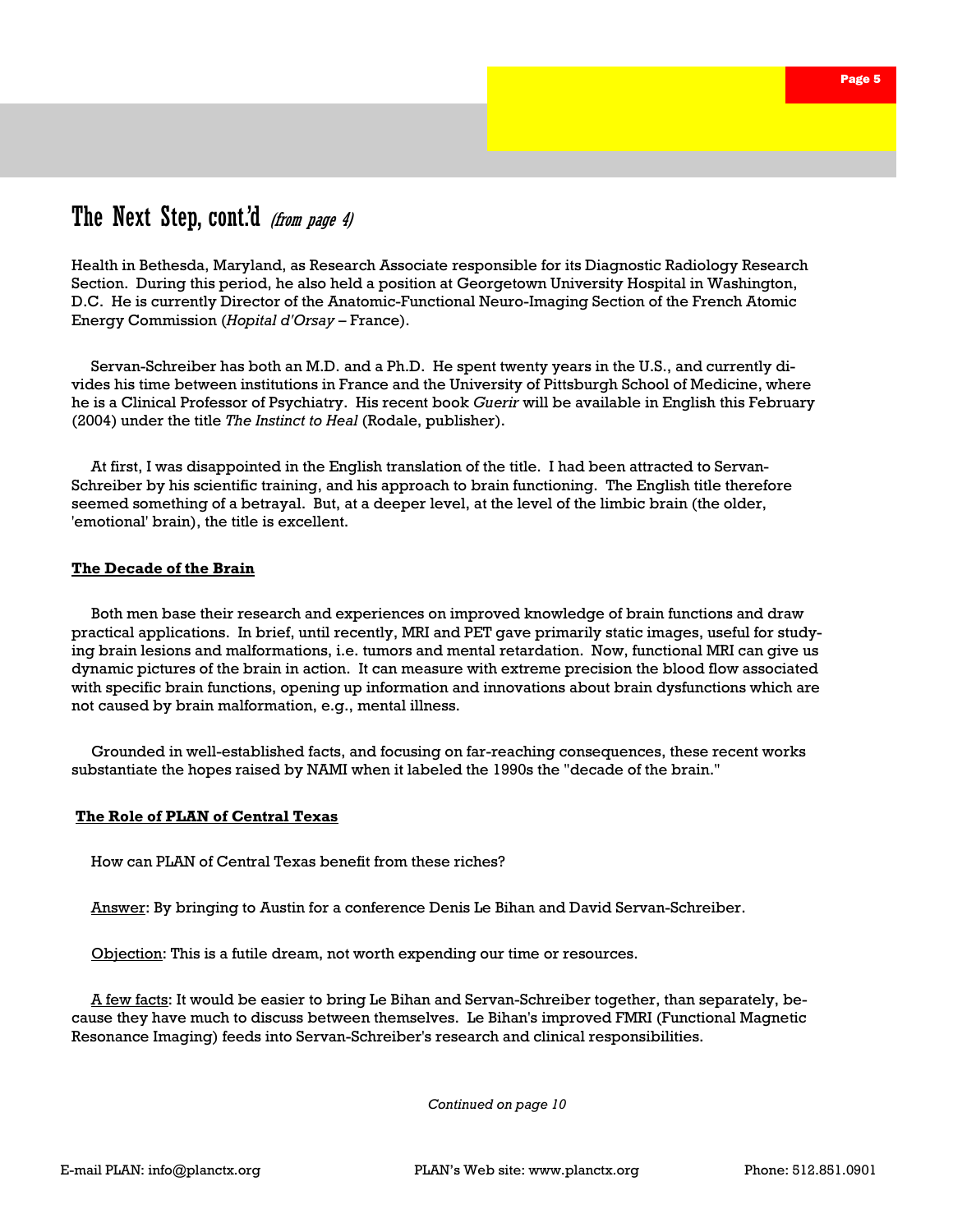# SOME THOUGHTS ON TERMINOLOGY AND STIGMA

 Recently, a good friend of PLAN asked me why I continue to use the term "mental illness" to describe the condition and diagnosis of the people our family clients provide care to. The Board member was concerned that the term is demeaning, as these people confront and live with a neurobiological disorder.

 Now, the last thing either PLAN or I want to do is contribute to the stigma that people with mental illness already confront. So, off I went to ponder the question of terminology that is appropriate, useful, and compassionate.

 I ended up where I started. I concluded that the term "mental illness" meets these three criteria.

 I started with the observation that the term is used by people of all different political views, none of which can fairly be accused of being out to stigmatize those with these challenges. The term, for instance, has been used by Roselyn Carter, President Bush, Bill Clinton, Tipper Gore, and countless others.

 Ironically, while some people may thing the term is demeaning, the term itself was progressive. It demonstrated the turn in societal views of the challenges we are speaking about – from moral digressions to a medical condition. As a medical condition, it can be viewed as blameless and, even more importantly, as a condition subject to treatment and recovery.

 We do not have to think that hard to come up with some of the nasty terms that people used to describe people with schizophrenia, bipolar disorder, or severe depression. Those terms stigmatize, and do nothing to explain. The term "mental illness," on the other hand, recognizes these challenges as medical conditions, which people view as an impetus for understanding, sympathy, and hope.

 Beyond the medical model, there is also the challenge of communication. Especially as a nascent organization, PLAN has to explain its services and its reason for existing. If we use terms such as "neurobiological disorder," we are likely leaving our audiences with baffled expressions and, worse, a sense that we are speaking an exclusive, academic language, instead of communicating with people in a natural way.

 Finally, by using the term "mental illness," we join many others who are respected and fighting for our causes, including NAMI (which stands for the National Alliance for the Mentally Ill), the National Institute of Mental Health, the Austin-Travis County Mental Health-Mental Illness center, and the President's blue-ribbon Commission on Mental Illness.

 I think it is important that we constantly question ourselves to be sure our language is accurate and sympathetic. At the same time, we should vigorously defend the notion that there is nothing demeaning about being diagnosed as having a mental illness, a challenge that will affect millions of Americans in their lifetime.

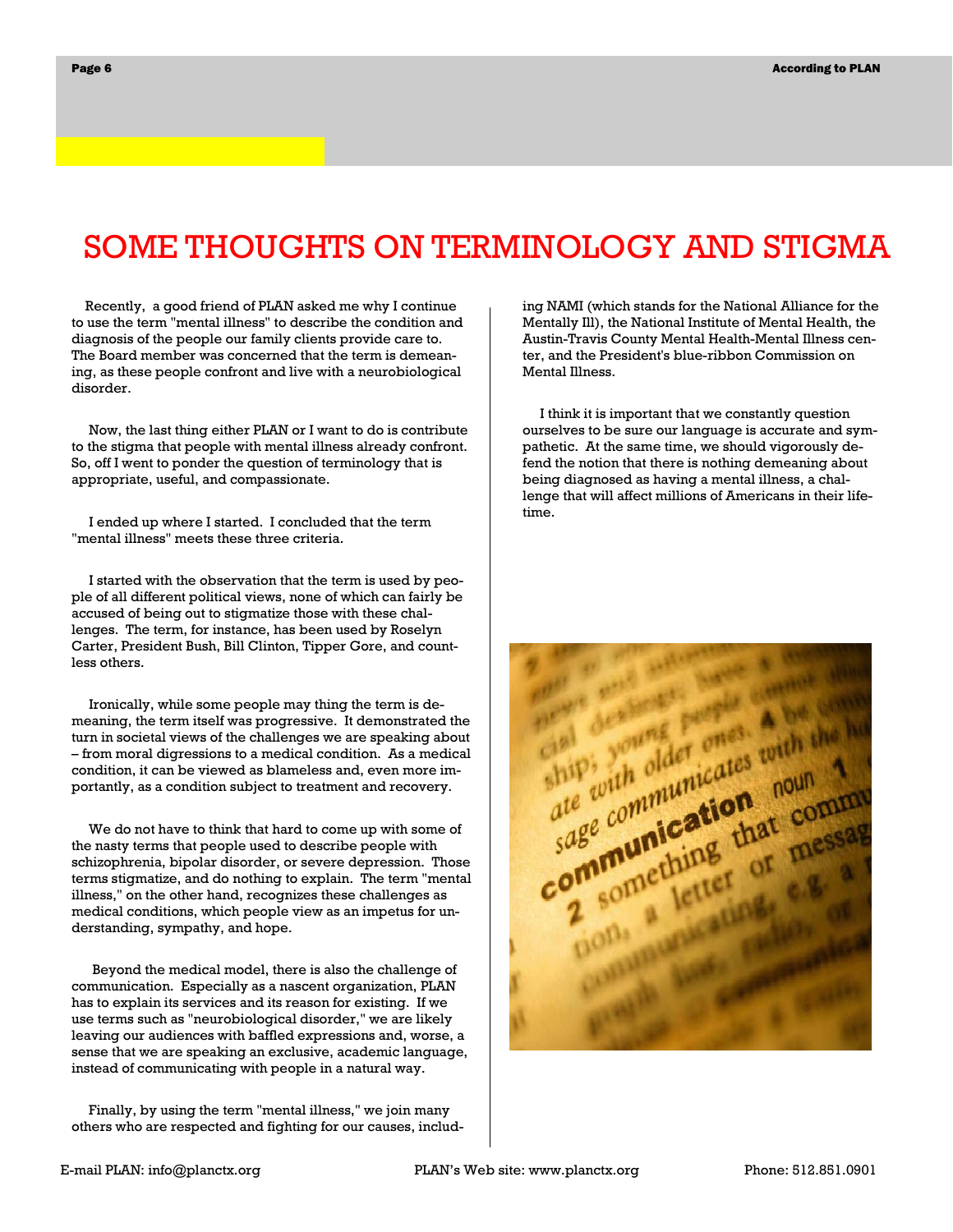# *An Opportunity to Serve*

*\_\_\_\_\_\_\_\_\_\_\_\_\_\_\_\_\_\_\_\_\_\_\_\_\_\_\_\_\_\_\_\_\_\_\_\_\_\_\_* 

 PLAN now has operating committees that guide the organization. We need your expertise, energy, and enthusiasm. We welcome your interest in serving on one or more of these committees, which include:

- ♦ Fund-Raising and Community Relations
- Long-term organizational planning
- **Nominations**
- **Bylaws**
- **Budgeting**
- Social Activities

 To join one of these committees and help PLAN grow and improve, please email Rob Teir at *robt@planctx.org*, or call the PLAN office at 512.851.0901. Thank you!

#### PRESIDENT'S COLUMN (CONTINUED FROM PAGE 1)

 Generous donations also came from Eli Lilly & Co, through the office of Jack Jones, and from the Austin Community Foundation, the Seawell-Elam Foundation, LCRA Employees United Charities, Helen Crouch, Brad and Corliss Englert, and Anne Logan. The caring and generosity of these donors and others gives us hope for the future that, now that our structure is in place, with our talented staff ready to assist, we are prepared to reach out to the community.

 While we reach out for new clients and new participants, we will continue our active program of social activities, run by volunteers. These socials have included visits to museums, a trip to the ballet, picnics in the park, and cooking lessons. In addition, we have held quarterly gala events featuring music and fellowship. These social events are open to all members at no cost.

 My term as PLAN's President will end in December. New officers for the coming year will be elected at the Annual Meeting on October 29<sup>th</sup> (I hope you're planning to attend). The new team will take over on January 1<sup>st</sup>. But, I will still be here. I am convinced we have a worthy cause, and I will continue to serve it.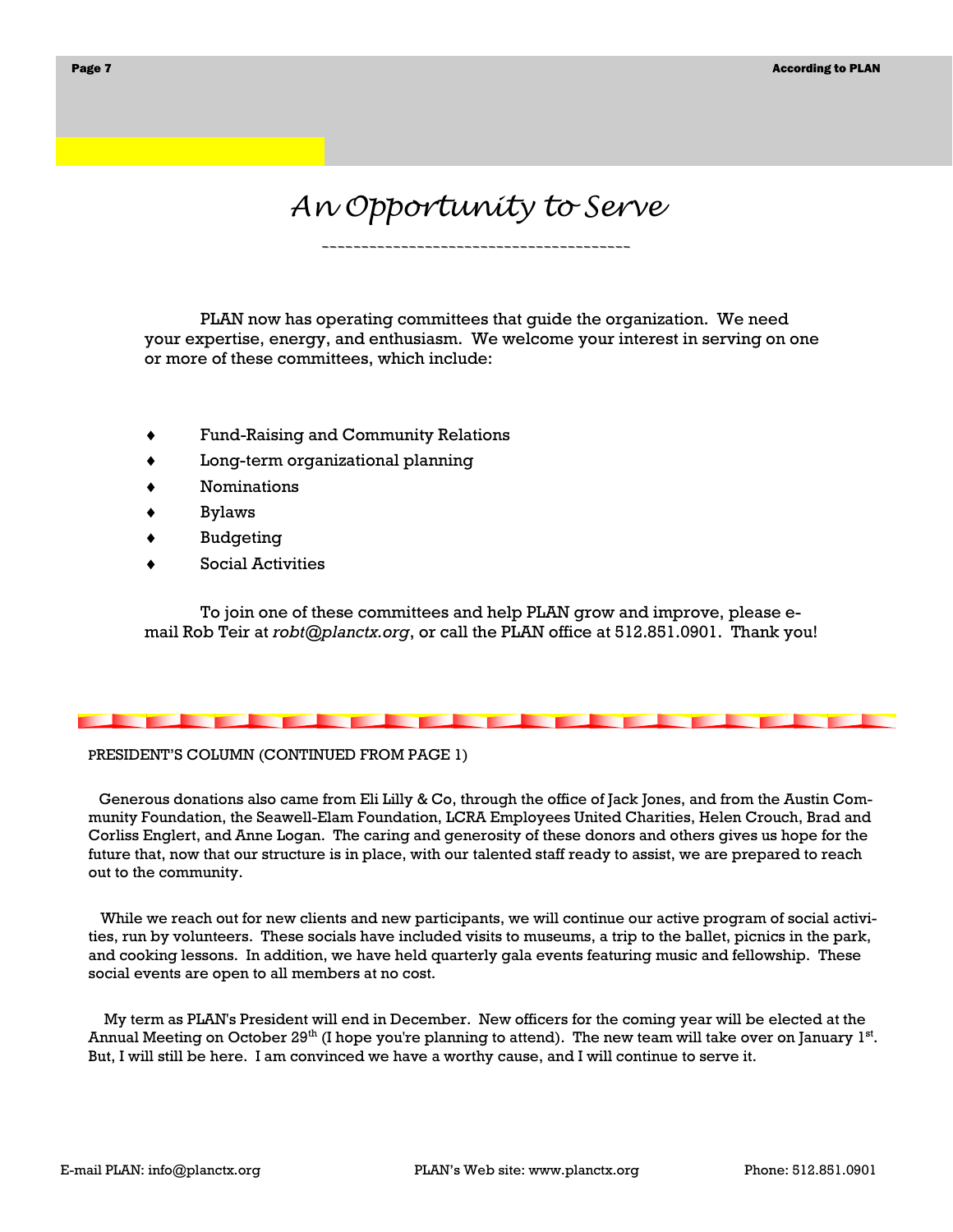

#### **NOMINATION COMMITTEE NOMINEES**

The Nomination Committee announced the following nominees for PLAN officers for the coming year:

| Becky Lilljedahl              |
|-------------------------------|
| Vice President: Yvonne Hansen |
| Cecile DeWitt (re-election)   |
| Anita Garner (re-election)    |
|                               |

 These candidates are on the ballot for the PLAN elections this October. If you are a dues-paying PLAN member, you have been sent a ballot with this newsletter.

The Nominations Committee also submitted three candidates as new Board members:

#### **Lisa Belli**

Lisa is a former Legal Assistant in the Texas Attorney General's office. She has ample experience in legal research, and is a family member of someone who lived with a mental illness (now deceased). She is a (continued on page 9)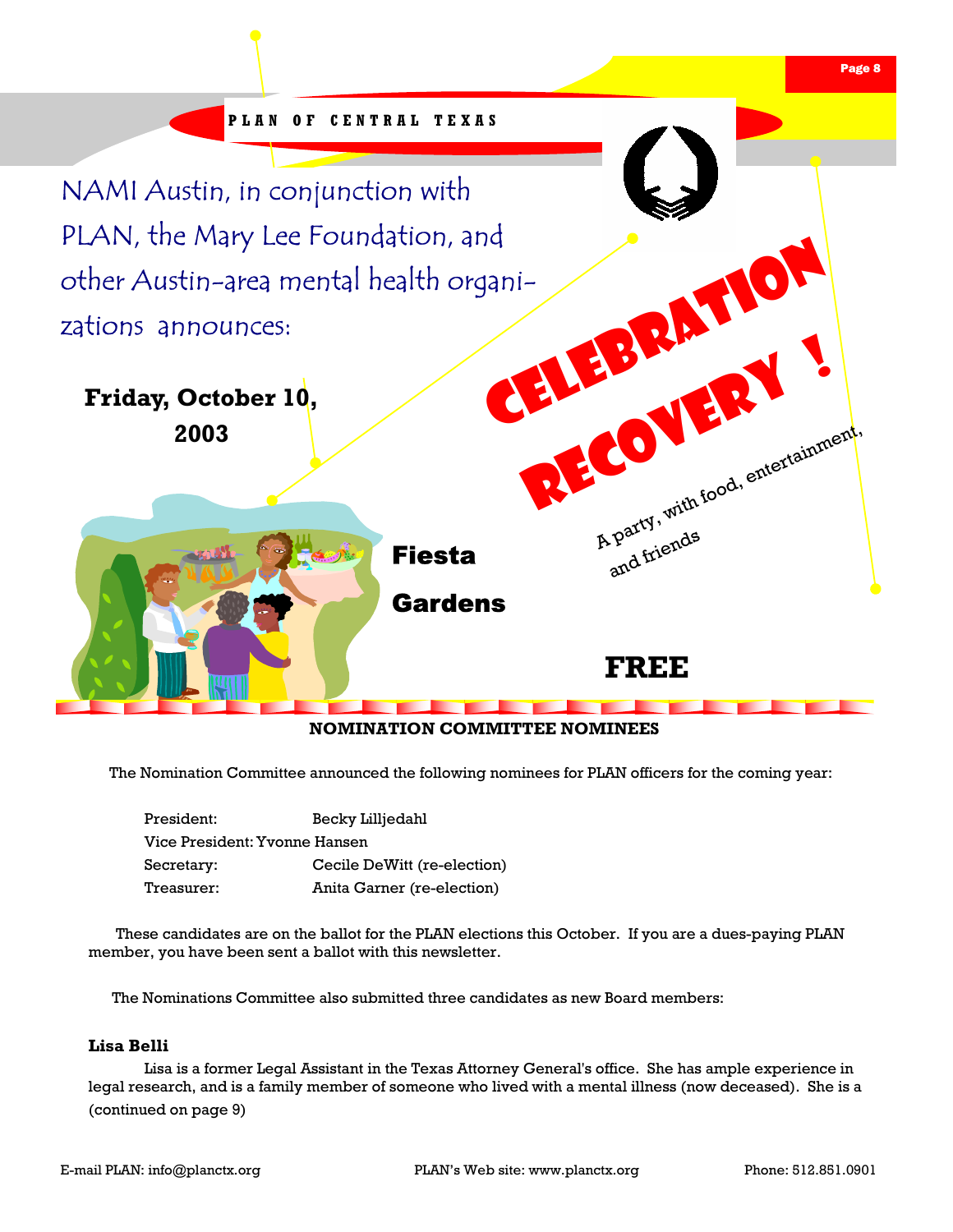## **I T GUIDE FOR INTELLIGENT GRANDMOTHERS (AND OTHERS)®**

#### **by Cecile DeWitt**

We are not "dummies."

Yet, some people think we are.

 Manuals for "dummies," which talk down to us, are not for us. What we need is a simple, practical manual to instruct us on the technological functions of desktop and laptop computers.

 I am lucky. I have been getting valued, helpful advice on particular computer-related issues, questions, and problems from a good friend. The friend and I have decided to record the guidance so that others can also use it. The result will be an IT guide for intelligent grandmothers, and others.

 The first step is to write down the advice and guidance I get, noting the issue, the approach to the issue, problems that we may or did encounter, and a glossary of certain terms. The drafts will be reviewed by me, the user, to ensure that the explanations are helpful. The collection of guid-

<u>a shekara t</u>

#### **CANDIDATES** (cont. from p. 8)

**The Second Second** 

graduate of the University of Texas at Austin, is bilingual, and has volunteered with Hospice Austin and as a computer instructor. Lisa also has volunteered for PLAN, including as a potential future editor of this newsletter.

#### **Yvonne Hansen**

from the Fielding Institute, and a Ed.D. account opened with that firm, which  **Yvonne** earned a B.S. in Special Secondary Art Education from the University of Wisconsin at Madison, a M.A. in Organizational Development from Fielding. She is the author of a

ance documents, which will expand and change, will be available for testing by PLAN clients. The entire collection will then be made available for sale from PLAN. We may be able to sell it on a nationwide basis.

 *Reader: Nationwide? Come on, Cecile, wake up.* 

 The project reminds me of students in a small junior high boarding school, who manufactured and sold, nationwide, a "Manual for a Simple Burial" for one dollar. The volume is now in its  $14<sup>th</sup>$  edition, and sells for \$14.

 *Reader: OK, where can I buy the burial manual?* 

 It is published by the Arthur Morgan School in North Carolina (1901 Hannah Branch Road, Burnsville, NC 28714; Phone 828.675.4262). My daughter Jan discovered the school when she was in the eighth grade. The school has been a great resource for her and her younger siblings.

# # #



#### Currently, PLAN needs:

- A flat-top scanner
- table, for documents and stationary
- A laptop computer
- A wireless Internet card for a notebook computer



resource handbook on sustainable growth and other articles. She currently provides consulting services on planning change, instructional design, training, systems thinking, and similar issues. As such, she has facilitated numerous retreats, planning sessions, and training of trainers, as well as developed handbooks and materials. She is currently a care-giver to a disabled family member.

#### **Margaret Harrison**

Margar**et** is an PLAN's securities will allow PLAN to accept the donation

of securities without fees. Margaret has been extremely active in the Central Texas community. She is a member of the Central Presbyterian Church, and has served as a Board Member and an Elder for that congregation, as well as Chair of its Finance Committee. She is a member of the South Austin Rotary Club, and has served that organization as a Treasurer and Board member. She is currently on the Board of Manos de Cristo, serves on the membership committee of the Austin Downtown Alliance, and a Board member of the International Good Neighbors Council. She has also served, and is currently a member, of the Samaritan Counseling Center.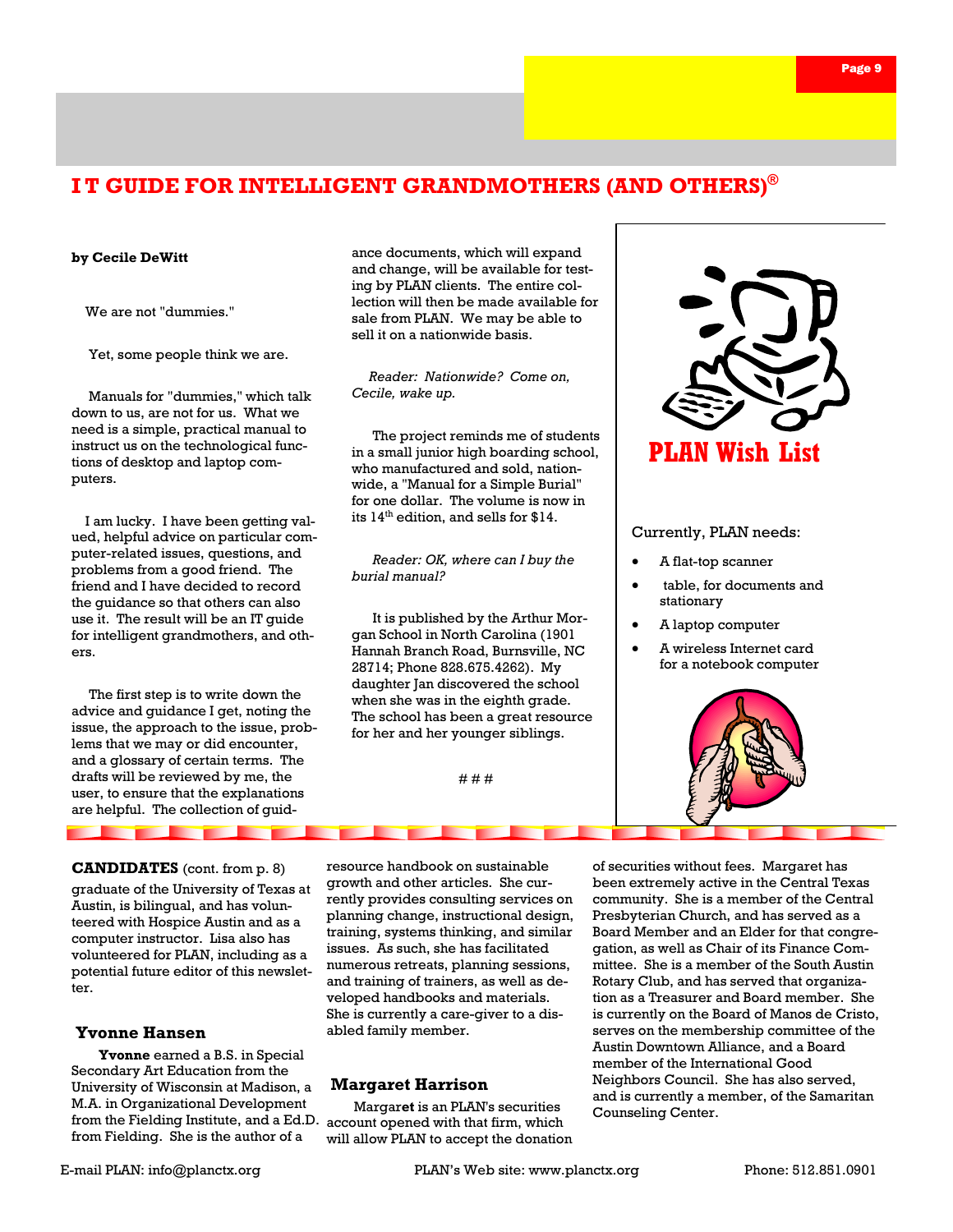*(Healing and the brain, continued from page 5)* 

 This Fall, I shall be at the *Institut des Hautes Études Scientifiques (IHES)*, which is a next-door neighbor of Le Bihan's *Service Hospitalier Joliot-Curie (Orsay)*.

Before I go to IHES, I shall discuss with Mary Ann Rankin, Dean of the College of Natural Science at the University of Texas, the interest of UT in a conference focusing on "From Physics to Brain Imaging to Mental Health."

 I am hopeful that we could also generate interest in such a conference from corporate sponsors, including companies like Siemens and General Electric, who are working with Syrota and Le Bihan in designing apparatus suitable for extremely precise FMRI, and making them widely available.



The cost to PLAN: A few stamps, a few phone calls, some promotional drafting time.

Benefit to PLAN: A valuable opportunity to establish PLAN as a source of information and inspiration to the mental health and care-giving communities in Texas. It could also help us raise funds.

*La suite au prochain numero.*

 P.S. I have not given up hope of bringing John and Alicia Nash to Austin. I have come to conclude that doing so will require a trip to Princeton, which I shall try to schedule in December. They may be interested in functional magnetic resonance imaging, and I would certainly invite them to the proposed conference.

 P.P.S. David Servan-Schreiber is the son of Jean-Jacques Servan-Schreiber, author of influential books, including *Lieutenant in Algérie* and *The Challenge of America*, as well as a prominent journalist.



*Postscript* 

*Jean-Jacques Servan-Schreiber also won the Cross of Valor for his role as a fighter pilot for Charles de Gaulle's Free French Forces in World War II. (ed.).* 

 *- Ed.*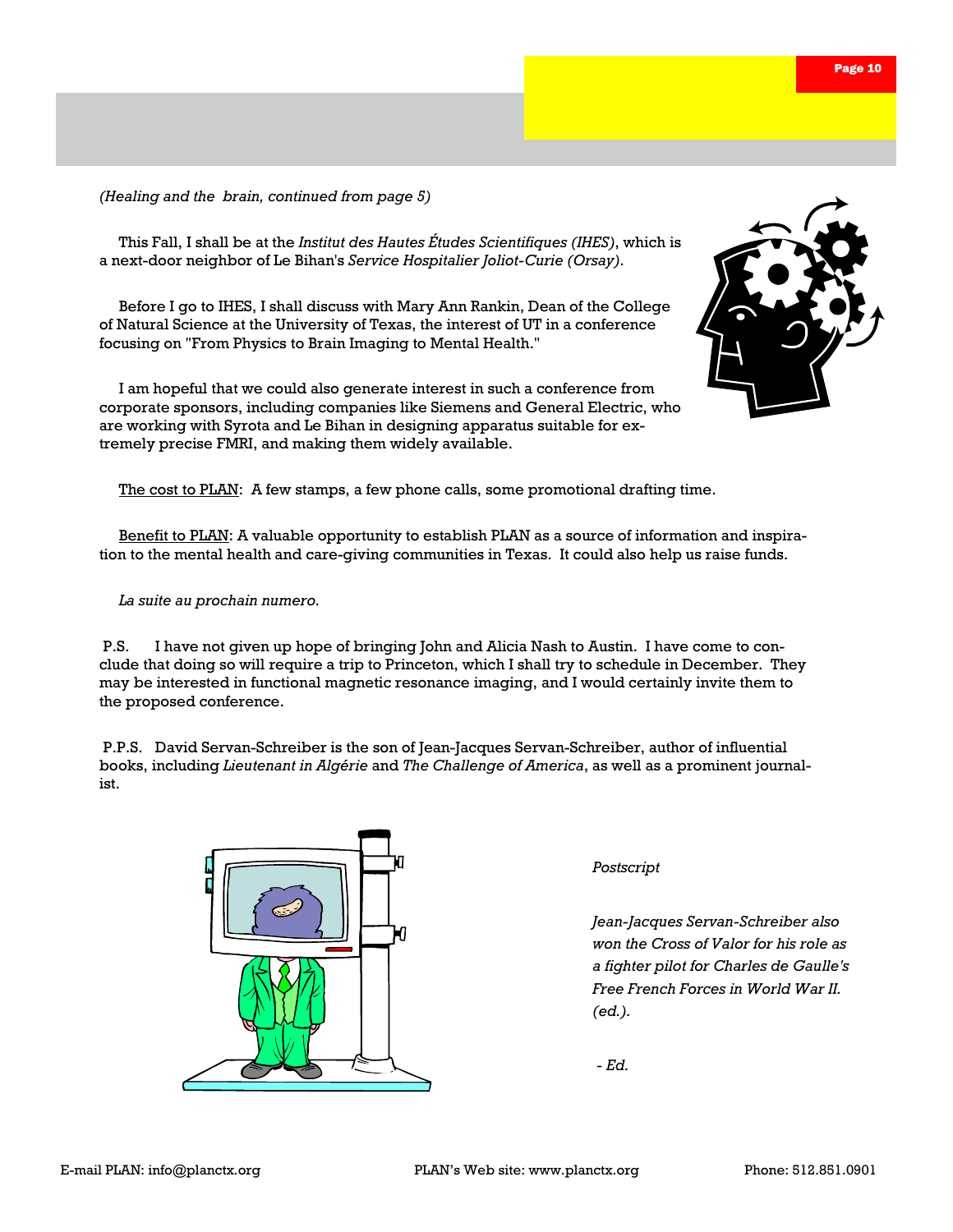



## **LOOKING FOR A GOOD HOME**

#### **PLAN NEEDS NEW OFFICE SPACE IN AUSTIN**

A wonderful opportunity for a company or individual with quality space to donate or provide on a (very) low-cost basis

While PLAN has enjoyed having an office within the Mary Lee Foundation complex, we are seeking space that will also allow us to consult with clients, in a professional and confidential manner. We need about 750-1200 square feet, with phones lines and a broadband connection available. Space south of 183 would be preferable, and south of MLK is even better, but we're flexible.